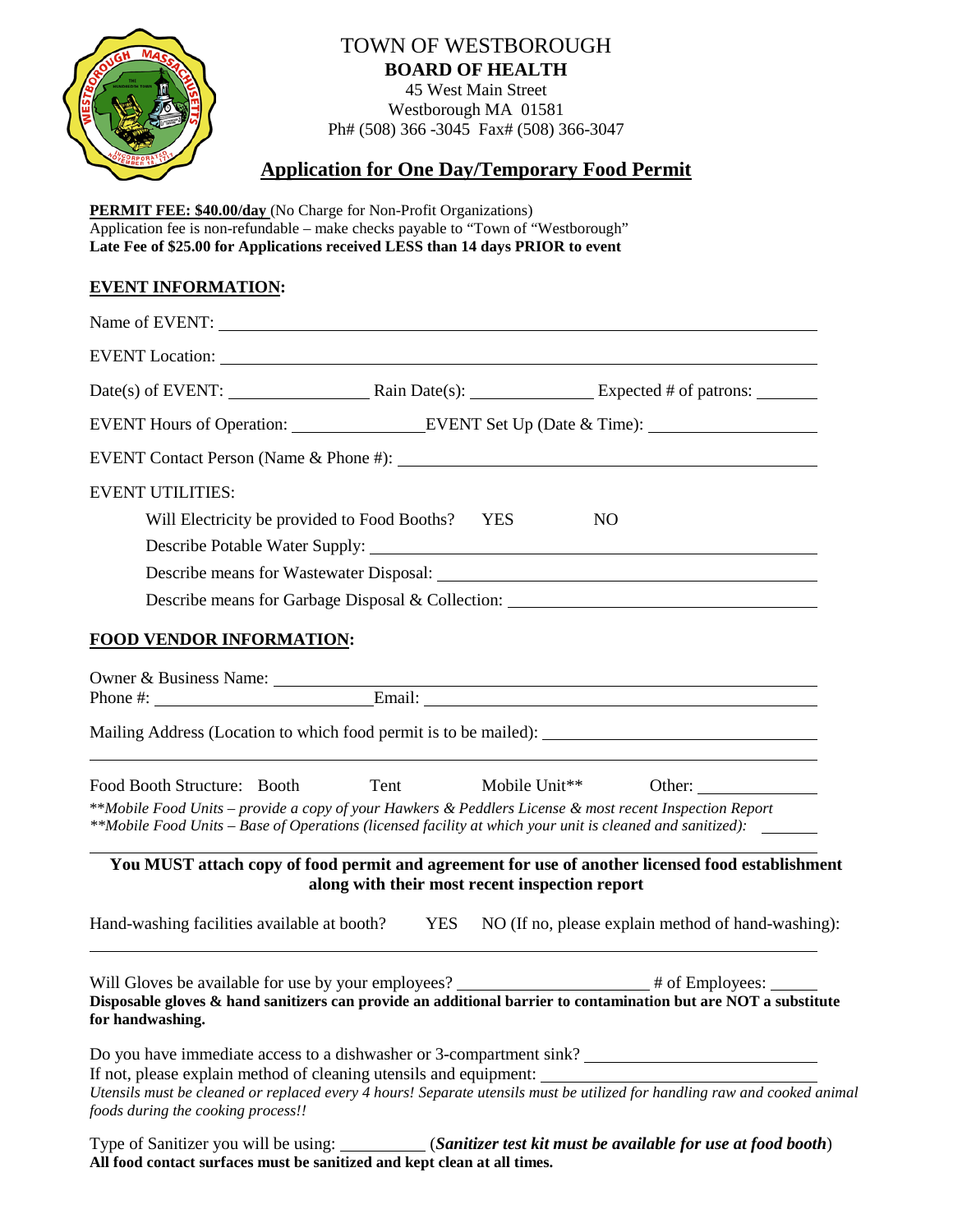#### **FOOD PREPARATION:**

| <b>Menu</b> – Attach or list <b>ALL</b> food items to be served at EVENT: |  |
|---------------------------------------------------------------------------|--|
|                                                                           |  |
|                                                                           |  |

Will all foods be prepared at the event in the temporary food service booth?

|  | <b>YES</b> Fill out Section B below |  | Fill out Sections A and B below: |  |
|--|-------------------------------------|--|----------------------------------|--|
|--|-------------------------------------|--|----------------------------------|--|

**Section A: At the approved kitchen/commissary (attach copy of permit and agreement for use of establishment)** List each potentially hazardous food item, and for each item check which preparation procedure will occur.

| <b>FOOD</b> | Thaw $\vert$ Cut/ |          | Cook   Cool   Cold |         | Reheat Hot |         |
|-------------|-------------------|----------|--------------------|---------|------------|---------|
|             |                   | Assemble |                    | Holding |            | Holding |
|             |                   |          |                    |         |            |         |
| ∠.          |                   |          |                    |         |            |         |
| J.          |                   |          |                    |         |            |         |
| 4.          |                   |          |                    |         |            |         |
| J.          |                   |          |                    |         |            |         |

#### **Section B: At the booth:**

| <b>FOOD</b> | Thaw Cut/ |  | Cook   Cool   Cold | Reheat   Hot |         |
|-------------|-----------|--|--------------------|--------------|---------|
|             | Assemble  |  | Holding            |              | Holding |
|             |           |  |                    |              |         |
| ٠.          |           |  |                    |              |         |
| J.          |           |  |                    |              |         |
| 4.          |           |  |                    |              |         |
| ິ.          |           |  |                    |              |         |

#### **FOOD PROTECTION, TRANSPORTATION & STORAGE**

Describe measures to protect food and maintain temperature (HOT and COLD) during transportation from approved kitchen to event booth:

Describe measures to protect food and maintain temperature (HOT and COLD) while in storage at event booth:

<u> 1989 - Johann Stoff, amerikansk politiker (\* 1908)</u>

the control of the control of the control of the control of the control of the control of the control of the control of the control of the control of the control of the control of the control of the control of the control

<u> 1989 - Johann Stoff, amerikansk politiker (\* 1908)</u>

Describe measures to protect food and maintain temperature (HOT and COLD) during display at event booth:

**Food grade thermometers MUST be on-site to verify hot and cold temperatures.**

Water and Ice MUST be from an approved source – list source(s):

**Ice used for cold storage of food products MUST NOT be dispensed for consumption to consumer**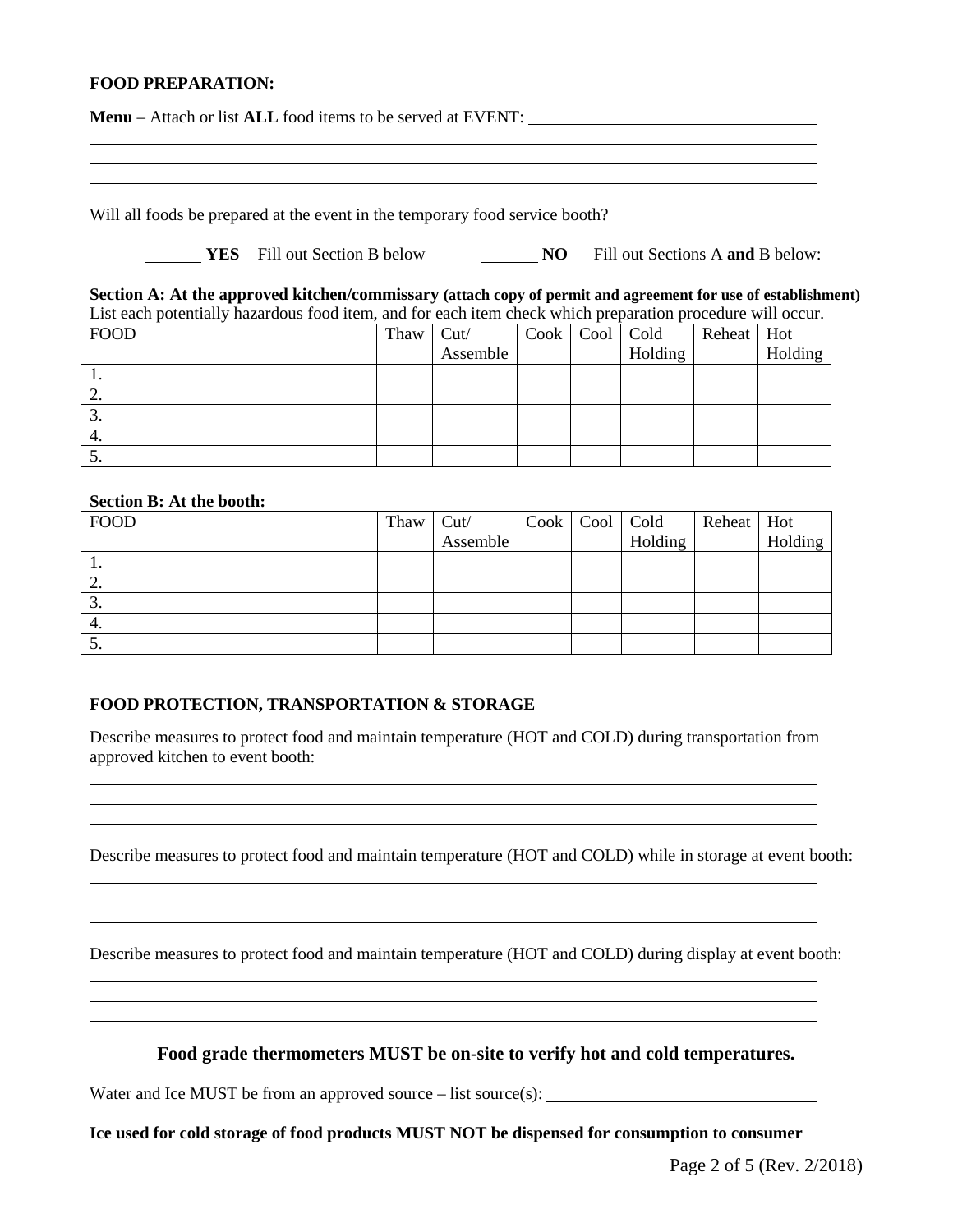*Packaged foods may not be stored in direct contact with ice or water if the food is subject to the entry of water because of the nature of its packaging, wrapping, its container or its positioning in the ice or water – Unpackaged food may not be stored in direct contact with un-drained ice.* 

Explain how food stored in ice will be adequately protected from melting water?

How will FROZEN foods be thawed, if necessary, prior to service?

Food source(s) – please list all locations at which food will be purchased for this event:

**No foods made in a RESIDENTIAL KITCHEN shall be allowed at any temporary food event! (***Exception***: Bake Sale items such as cookies, brownies, or cakes)**

## **\*\*\*\*IMPORTANT NOTICE\*\*\*\***

**Unless only NON-Potentially Hazardous Foods (PHFs) are to be served, this Temporary Food Establishment must be overseen by an individual certified in Food safety and Sanitation. You MUST provide copy of certification with this application.**

**Food Manager Certification is attached.**

**Food Manager Certification is NOT attached – we will NOT be preparing any PHFs.**

I certify by signing this application that I have received and read the **Massachusetts Department of Public Health "Are You Ready?" checklist for Temporary Food Establishment Operations,** and that I am familiar with 105 CMR 590.000 Minimum Standards for Food Establishments and that the described establishment will be operated and maintained in accordance with the regulations.

Date Signature of Food Vendor Applicant

**\_\_\_\_\_\_\_\_\_\_\_\_\_\_\_\_\_\_\_\_\_\_\_\_\_\_\_\_\_\_\_\_\_\_\_\_\_\_\_\_\_\_**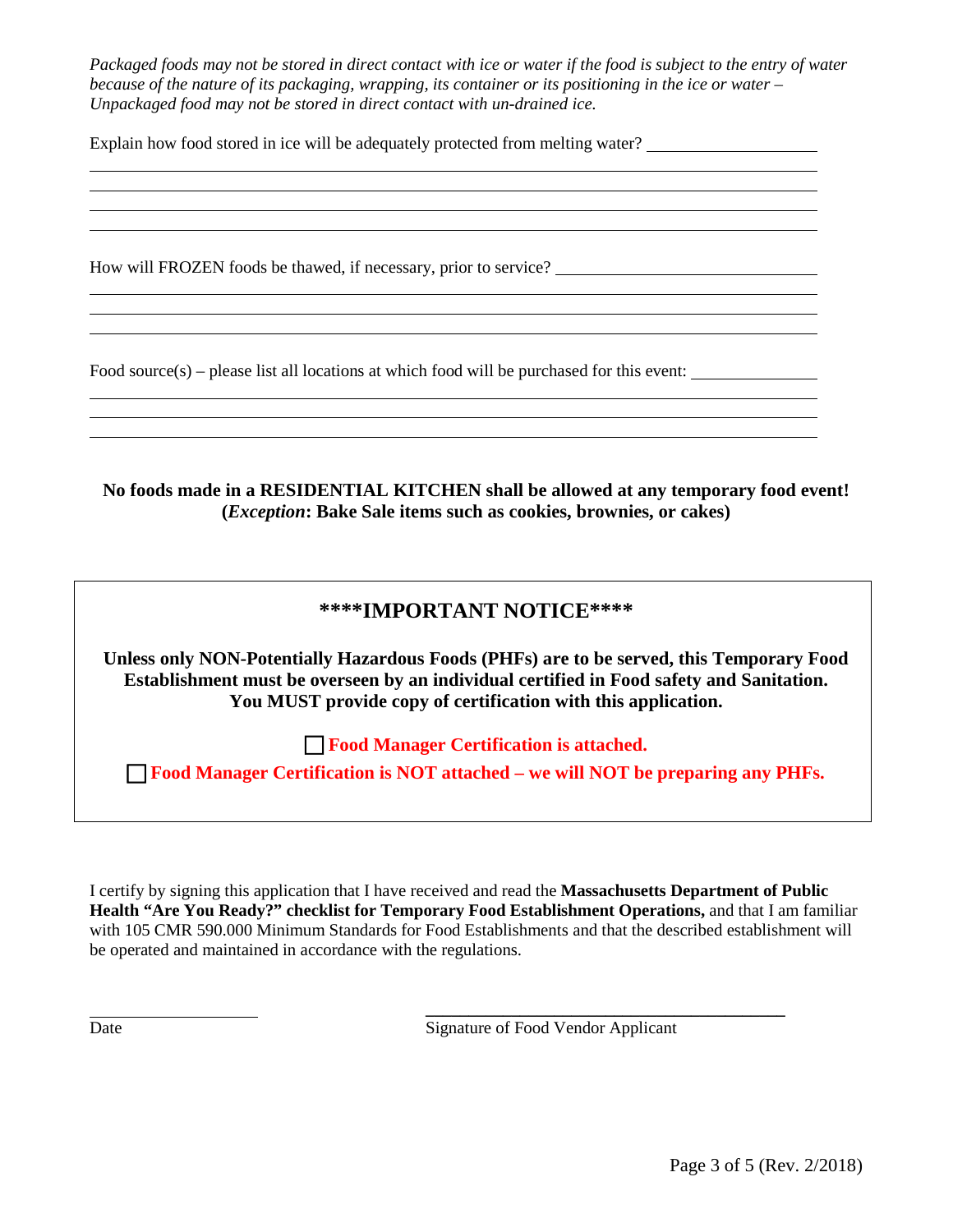### **Massachusetts Department of Public Health Food Protection Program Temporary Food Establishment Operations**

# **Are You Ready?**

*Use this guide as a checklist to verify compliance with MA food safety regulations.*

**Application** Submit a completed temporary food establishment application to the Local Board of Health a minimum of 14 days prior to the event.

#### **FOOD & UTENSIL STORAGE AND HANDLING**

|   | $\Box$ Dry Storage      | Keep all food, equipment, utensils and single service items stored above the floor on<br>pallets or shelving, and protected from contamination.                                                                                                                                                                                                     |
|---|-------------------------|-----------------------------------------------------------------------------------------------------------------------------------------------------------------------------------------------------------------------------------------------------------------------------------------------------------------------------------------------------|
|   | Cold Storage            | Keep potentially hazardous foods at or below 41°/45°F. An effectively insulated container<br>with sufficient coolant may be approved by the board of health for storage of less<br>hazardous foods, or use at events of short duration.                                                                                                             |
| ⊔ | Hot Storage             | Use hot food storage units when necessary to keep potentially hazardous foods at or above<br>$140^{\circ}$ F.                                                                                                                                                                                                                                       |
| ப | Thermometers            | Use a food thermometer to check temperatures of both hot and cold potentially hazardous<br>food.                                                                                                                                                                                                                                                    |
|   | Wet Storage             | Wet storage of canned or bottled non-potentially hazardous beverages is acceptable when<br>the water contains at least 10 ppm of available chlorine and the water is changed<br>frequently to keep the water clean.                                                                                                                                 |
|   | <b>Food Display</b>     | Protect food from customer handling, coughing, or sneezing by wrapping, sneeze guards<br>or other effective barriers.                                                                                                                                                                                                                               |
|   |                         | Post consumer advisories for raw or undercooked animal foods.                                                                                                                                                                                                                                                                                       |
|   | <b>Food Preparation</b> | Food employees must use utensils, disposable papers, disposable gloves or any other<br>means approved by the board of health to prevent bare hand contact with ready-to-eat<br>food.                                                                                                                                                                |
|   |                         | Protect all storage, preparation, cooking and serving areas from contamination.<br>Obtain food from an approved source. Potentially hazardous foods and perishable items<br>may not be prepared in residential kitchens.                                                                                                                            |
|   | <b>PERSONNEL</b>        |                                                                                                                                                                                                                                                                                                                                                     |
|   | $\Box$ Person in Charge | There must be one designated person in charge at all times responsible for compliance<br>with the regulations. Check with your local board of health for food protection<br>management certification requirements.                                                                                                                                  |
|   | $\Box$ Handwashing      | A minimum two-gallon insulated container with a spigot, basin, soap and disposable<br>towels shall be provided for handwashing. The container shall be filled with warm water<br>110° to 120°F. A handwashing sign must be posted.                                                                                                                  |
|   | Health                  | The person-in-charge must tell food employees that if they are experiencing vomiting<br>and/or diarrhea, or have been diagnosed with a disease transmissible through food, they<br>cannot work with food or clean equipment and utensils. Infected cuts and lesions on<br>fingers or hands must be covered and protected with waterproof materials. |
|   | Hygiene                 | Food employees must have clean outer garments and effective hair restraints. Tobacco<br>usage and eating are not permitted by food employees in the food preparation and service<br>areas.                                                                                                                                                          |